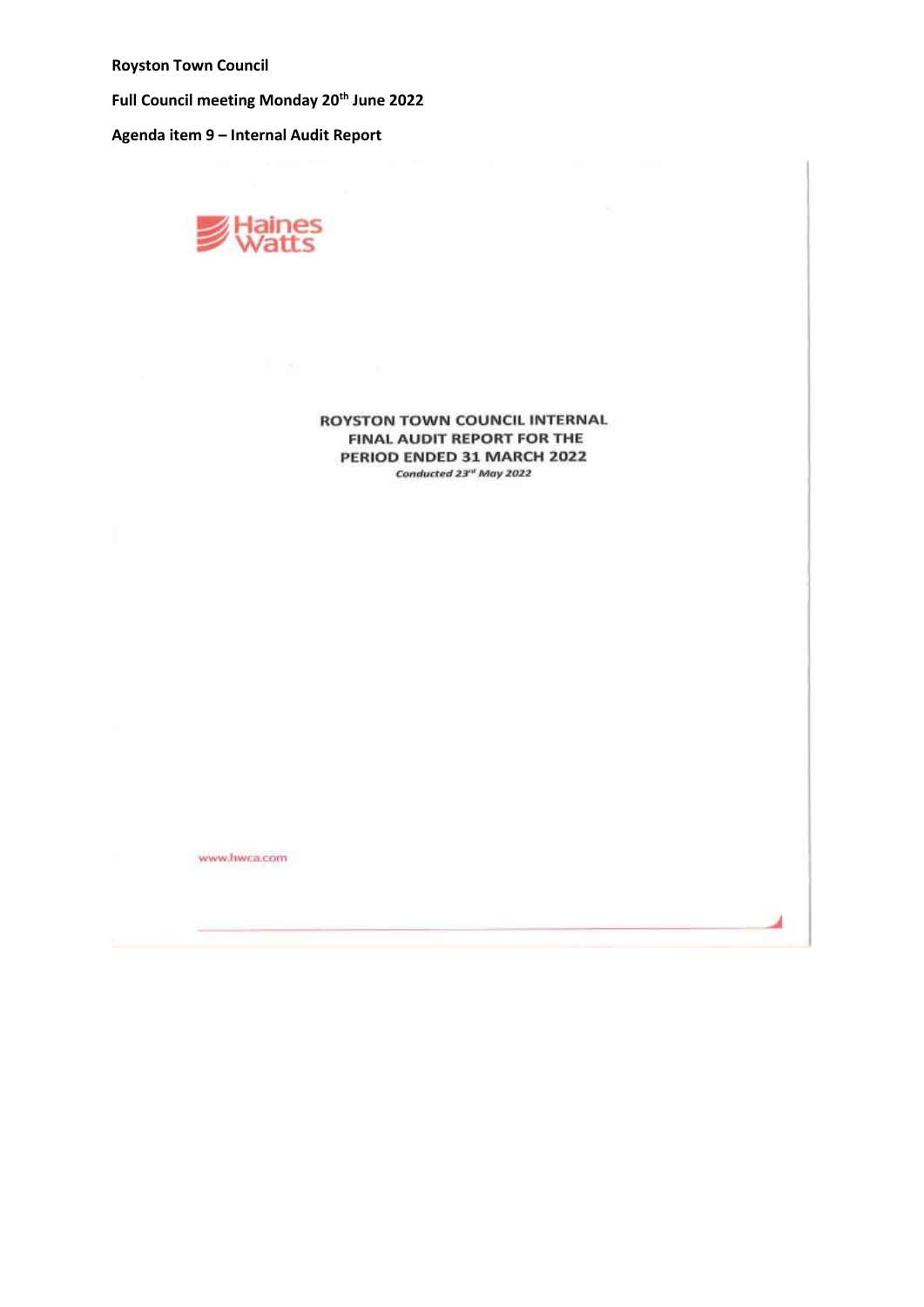| Index                     | Page         |
|---------------------------|--------------|
| Introduction              | $\mathbf{1}$ |
| Summary of Work Completed | 1 to 2       |
| Results<br>하고 한 번 보니까?    | $3^{\circ}$  |
| Canclusions               | 4            |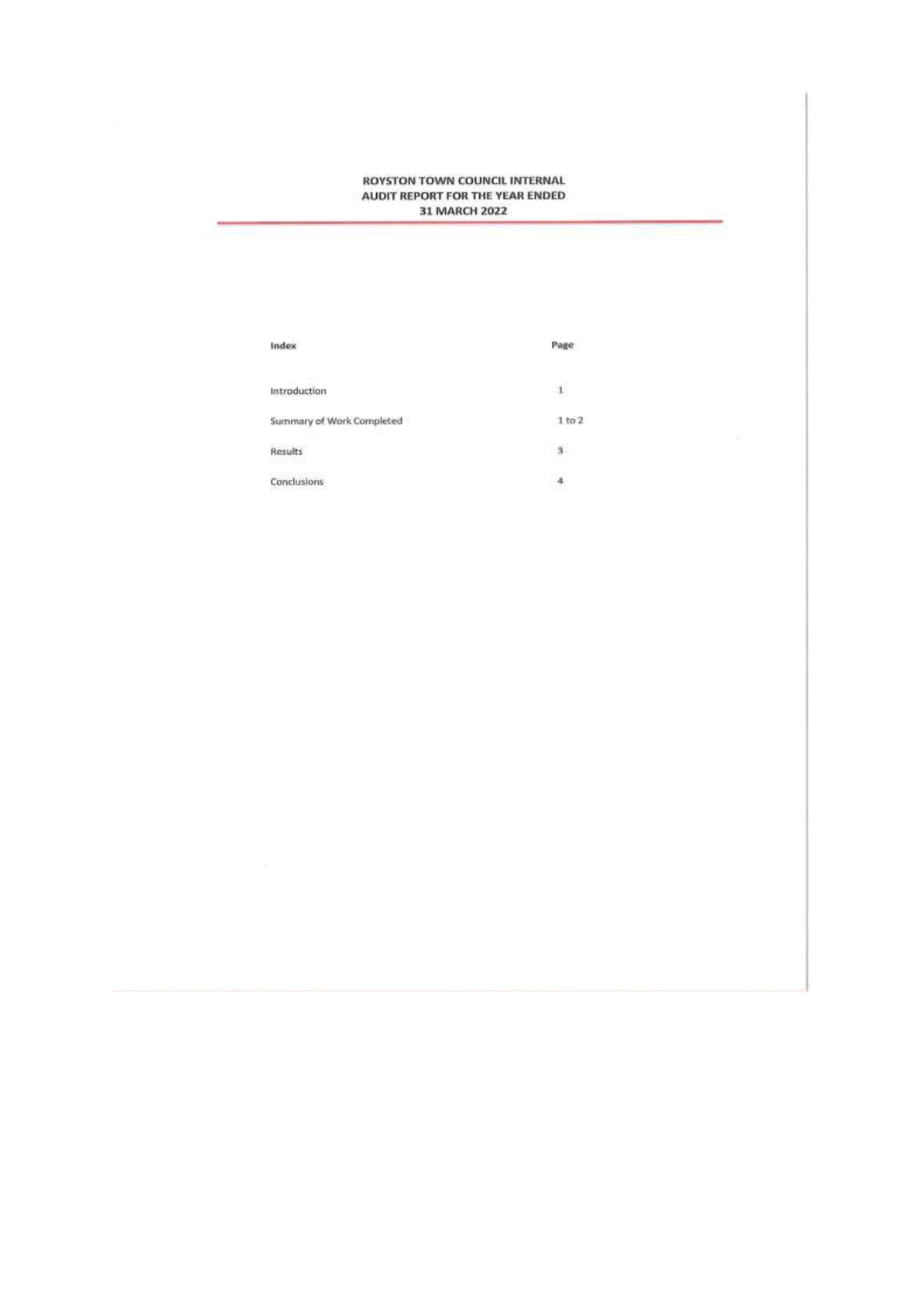# Introduction

The internal audit was carried out on 23<sup>nd</sup> May 2022. The audit was conducted at the offices of the council.

## **Summary of Work Completed**

The work completed is identified in the following table below:

| AREA OF WORK                                         | WORK COMPLETED.                                                                                                                                                                                                                                                                                                                           |
|------------------------------------------------------|-------------------------------------------------------------------------------------------------------------------------------------------------------------------------------------------------------------------------------------------------------------------------------------------------------------------------------------------|
| Bank and Cash<br>Beconciliations                     | a) Bank reconciliations were reviewed and agreed each month to ensure that<br>controls were working effectively throughout the period.<br>b) The reconciliation for the period to 31/03/2022 was verified to the accounting<br>data as entered to SAGE software.<br>c) Cash reconciliations were reviewed to the period up to 31/03/2022. |
| <b>VAT Returns</b>                                   | a) VAT returns for the year were reviewed and the debtor as at 31/03/2022 was<br>verified to the trial balance as at that date.                                                                                                                                                                                                           |
| Substantive Income and<br><b>Expenditure Testing</b> | a) A sample of income and expenditure was confirmed to supporting<br>documentation.<br>Receipts and payments were confirmed to the bank<br>statements respectively.<br>b) Internal authorisation procedures were checked for the council's expenditure<br>for the period under review.                                                    |
| <b>Risk Assessments</b>                              | a) The council's risk assessments were reviewed to ensure that due<br>consideration has been given to identify the key and significant risks.<br>c) To ensure that sufficient safeguards and controls are in place to mitigate<br>identified risks.                                                                                       |
| Fixed Asset Register                                 | a) The food asset register was reviewed to ensure that assets owned by the<br>council are correctly recorded.                                                                                                                                                                                                                             |
| Minutes of Meetings                                  | The minutes of meetings since the last internal audit were reviewed and any<br>a1<br>relevant information was noted.                                                                                                                                                                                                                      |
| Review of Trial Balance                              | a) The trial balance was reviewed for reasonableness                                                                                                                                                                                                                                                                                      |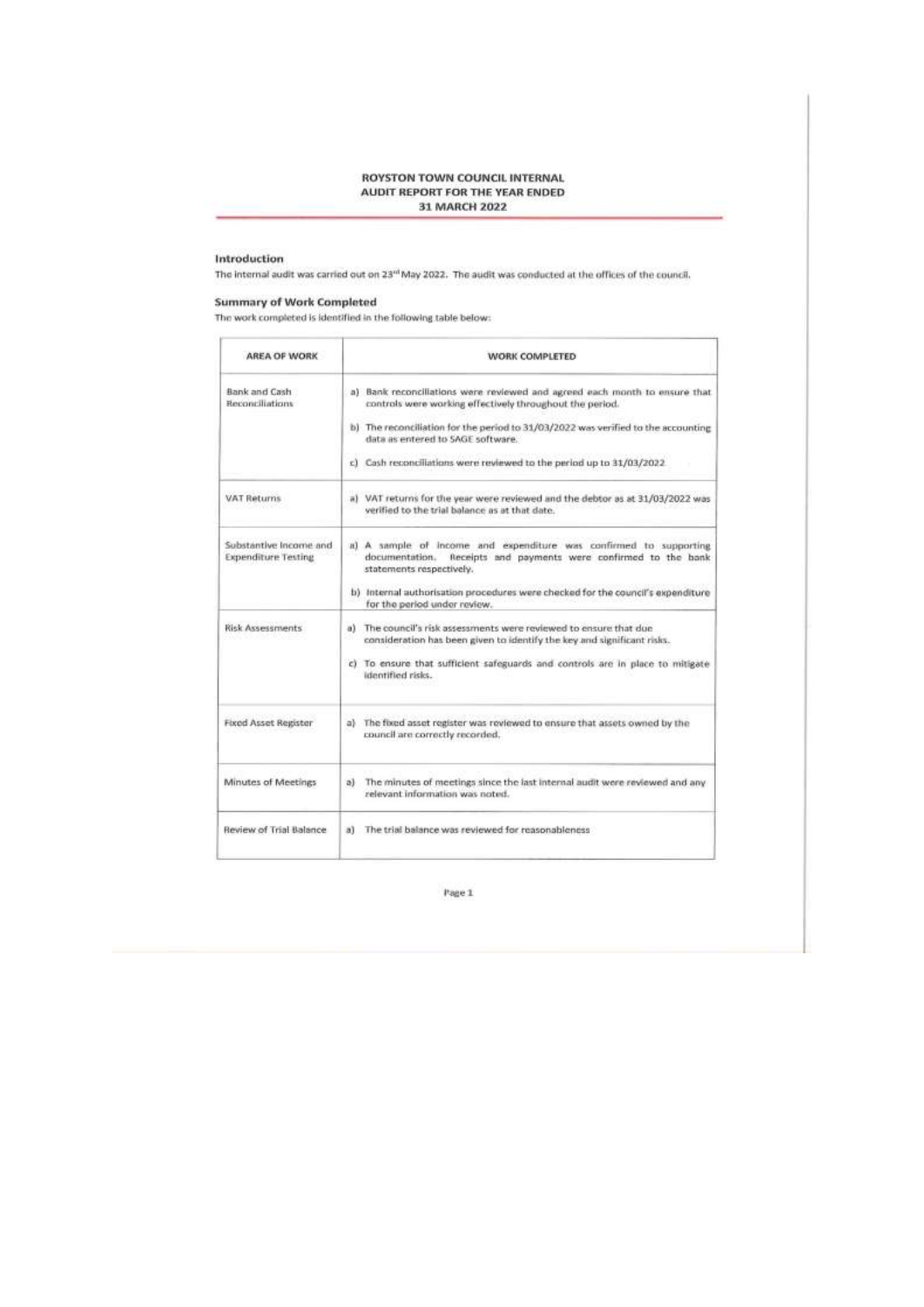|           | The trial balance was confirmed to the accounts and annual return<br>ы<br>respectively to ensure financial results agree to source material. |
|-----------|----------------------------------------------------------------------------------------------------------------------------------------------|
| Insurance | A review of Insurance policies was conducted to ensure that sufficient cover<br>a)<br>is in place and is reasonable.                         |
| Payroll   | Payroll was verified to the annual return and calculations for PAYE, National<br>343<br>Insurance and Pension contributions were checked.    |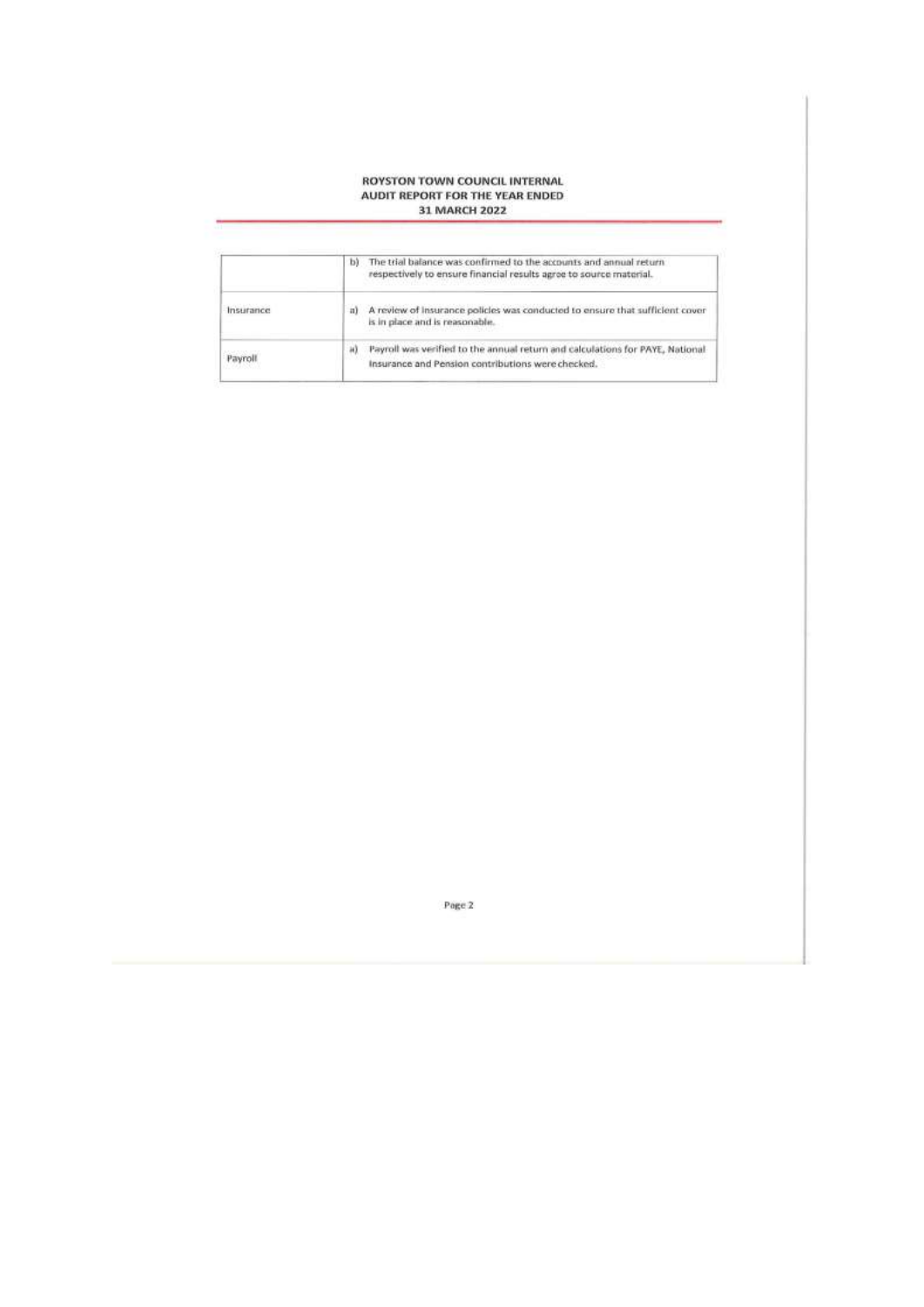## **Results**

The work completed is identified in the following table below:

| AREA OF WORK                                         | OBSERVATIONS/POINTS                                                                                                                                                                                                                                                                                                                                                      |
|------------------------------------------------------|--------------------------------------------------------------------------------------------------------------------------------------------------------------------------------------------------------------------------------------------------------------------------------------------------------------------------------------------------------------------------|
| Bank and cash<br>Reconciliations                     | Bank and reconciliations were reviewed and confirmed to be done on a monthly<br>basis with due care and attention. Bank balances were confirmed to statements<br>as at 31 March 2022.                                                                                                                                                                                    |
| VAT Returns                                          | The balance as at 31/03/2022 was reconciled to the financial statements. No<br>further observations were made.                                                                                                                                                                                                                                                           |
| Substantive Income and<br><b>Expenditure Testing</b> | No issues were identified with income and expenditure testing. A sample of<br>transactions were reviewed to supporting evidence and checked to ensure<br>payments cleared the bank and receipts received.<br>Authorisation procedures were confirmed to be working effectively.<br>Accounting entries were correctly recorded and posted to the correct nominal<br>code. |
| <b>Risk Assessments</b>                              | The Council's risk assessments were confirmed to be reasonable and safeguards<br>are considered to be appropriate and reasonably implemented.                                                                                                                                                                                                                            |
| <b>Fixed Asset Register</b>                          | The fixed asset register looks to be maintained with assets owned by the Parish<br>Council.                                                                                                                                                                                                                                                                              |
| Minutes of Meetings                                  | Minutes were reviewed and no pertinent issues were identified for the period<br>under review.                                                                                                                                                                                                                                                                            |
| Insurance                                            | Documentation was reviewed and is expected to be sufficient to cover the<br>requirements of the Council.                                                                                                                                                                                                                                                                 |
| Other Observations                                   | All expenditure relating to the renovation works has been correctly approved by<br>the Council. A sample of invoices was selected to agree the cost valuations.                                                                                                                                                                                                          |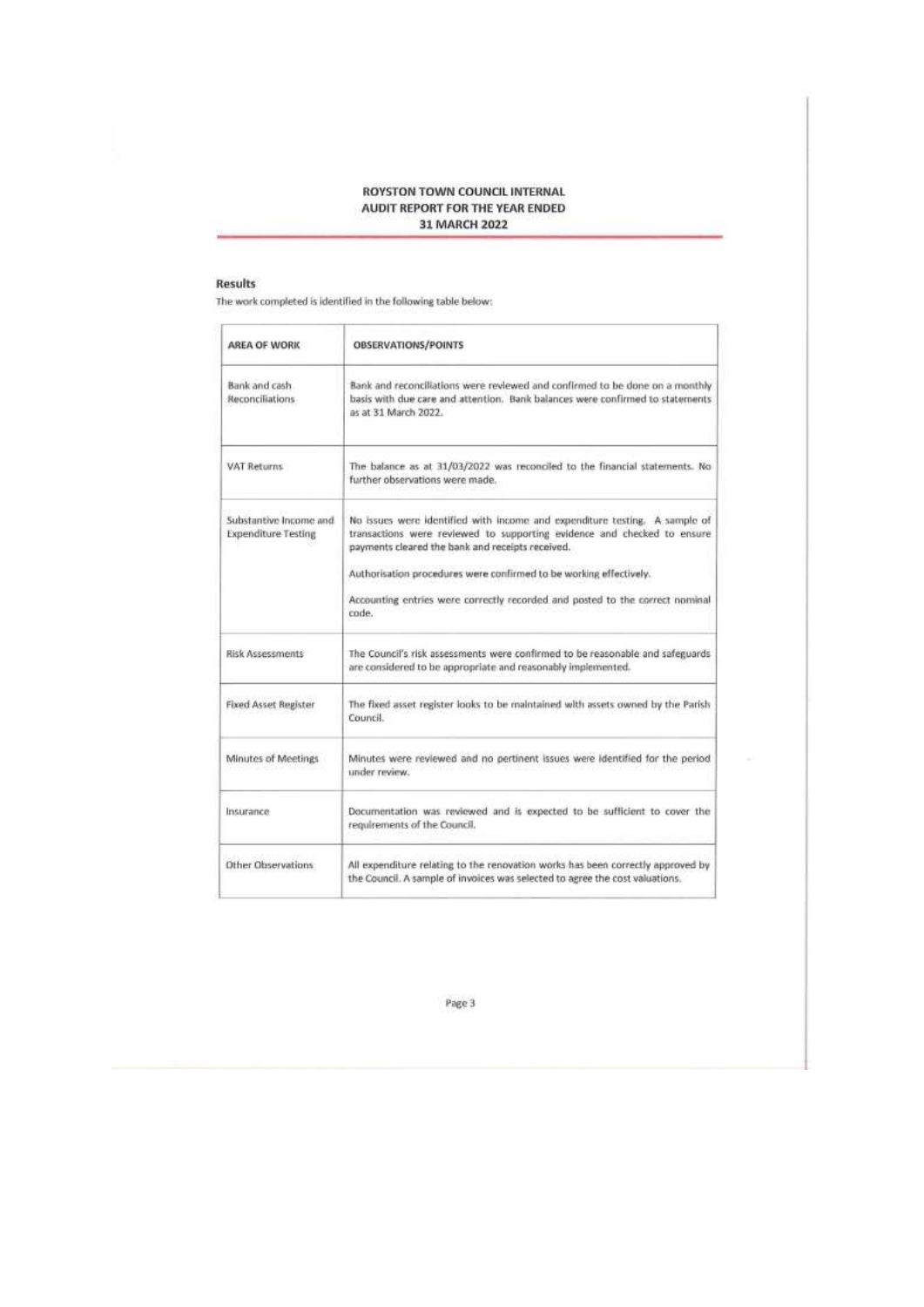### Conclusion

In our opinion the Council is keeping their books and records in order and is following internal control procedures that have been established.

Hannerd.

R Hammond FCA Partner

**Haines Watts** First Floor, Woburn Court 2 Railton Road Woburn Road Industrial Estate Kempston Bedfordshire **MK42 7PN**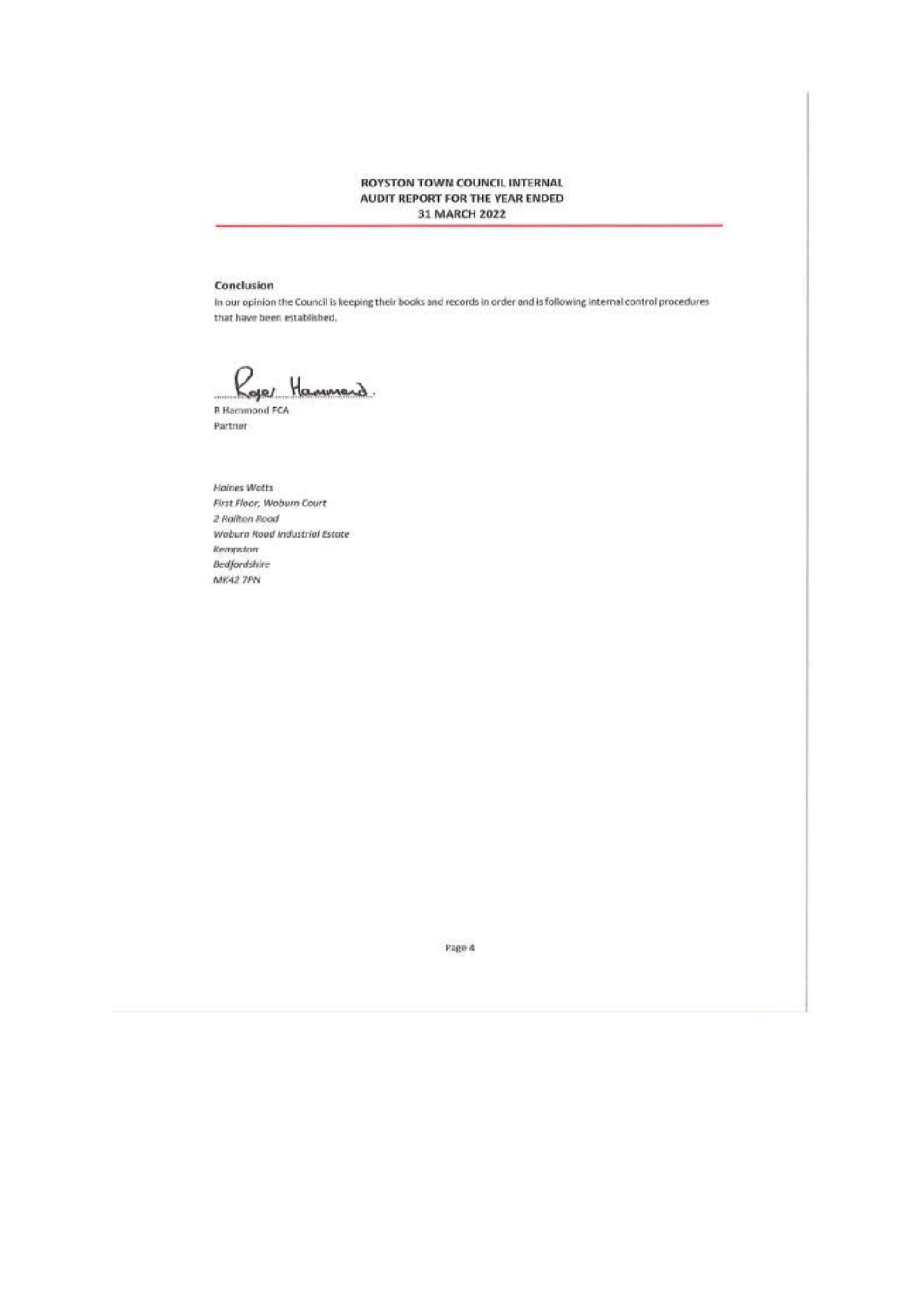|            | <b>Royston Town Council</b>                                      |            |  |  |
|------------|------------------------------------------------------------------|------------|--|--|
|            |                                                                  |            |  |  |
|            |                                                                  |            |  |  |
|            | Income and Expenditure Account - Year End Accounts 31 March 2022 |            |  |  |
| 31-Mar-21  | <b>INCOME</b>                                                    | 31-Mar-22  |  |  |
| 317,909.54 | Precept                                                          | 331,468.72 |  |  |
| 11,321.46  | <b>CTRS Grant</b>                                                | 11,179.28  |  |  |
| 14,460.33  | Agency                                                           | 15,574.17  |  |  |
| 424.06     | Interest received                                                | 132.62     |  |  |
| 4,652.81   | <b>Town Hall lettings</b>                                        | 21,446.90  |  |  |
| 539.25     | Market Hill Rooms lettings                                       | 9,248.49   |  |  |
|            | Priory Rooms lettings                                            | 812.75     |  |  |
| 97.72      | Discounts Allowed (Lettings)                                     | 162.41     |  |  |
| 586.09     | Museum sales, Exhibition Commission & Friends shop sales         | 325.36     |  |  |
| 750.00     | <b>Grants &amp; Donations for Museum</b>                         | 2,572.49   |  |  |
|            | Sales of Jack's War book                                         |            |  |  |
|            | <b>Blue plaques</b>                                              | 855.60     |  |  |
| 6,128.47   | Allotments rents & electric/water reimbursements                 | 6,341.61   |  |  |
| 15,565.00  | 30 Kneesworth Street                                             | 15,580.00  |  |  |
| 267.12     | <b>Royston Cave</b>                                              | 6,544.88   |  |  |
| 56,000.71  | Miscellaneous income (grants/donations etc.)                     | 91,692.43  |  |  |
|            | Royston May Fayre                                                | 2,635.00   |  |  |
|            | Naturally Royston                                                |            |  |  |
| 516.70     | Other bank accounts (May Fayre/Museum/War Memorial)              | 500.00     |  |  |
| 32,556.72  | Royston First/Cinema                                             | 14,386.16  |  |  |
| 47,744.12  | <b>Market Place</b>                                              | 65,399.98  |  |  |
|            | <b>War Memorial</b>                                              |            |  |  |
| 509,324.66 |                                                                  | 596,534.03 |  |  |
|            | Increase / Decrease in Stock -                                   | 359.88     |  |  |
| 509,324.66 | <b>Total Income</b>                                              | 596,174.15 |  |  |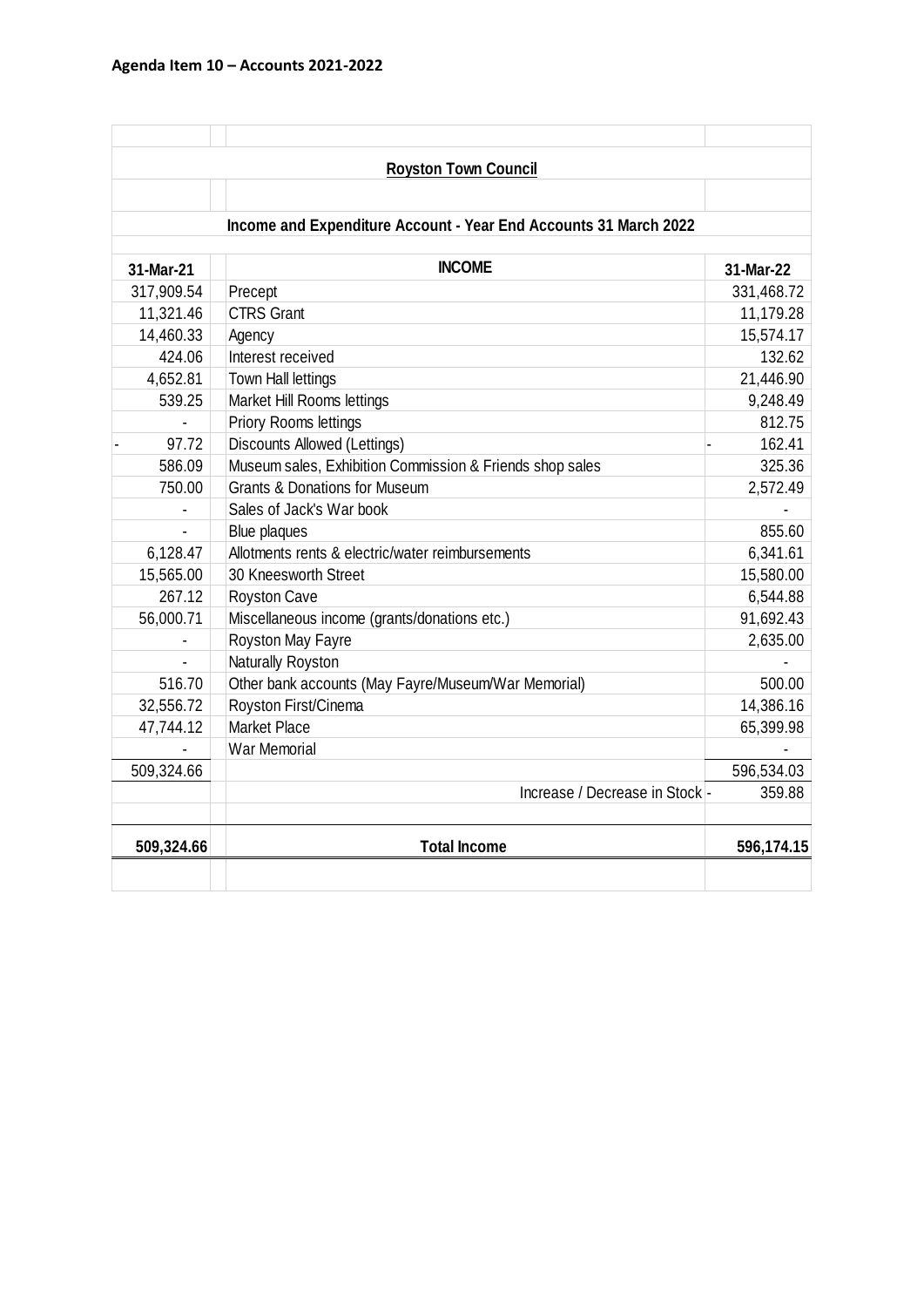| <b>Royston Town Council</b> |                                                                           |            |  |
|-----------------------------|---------------------------------------------------------------------------|------------|--|
|                             |                                                                           |            |  |
|                             | Income and Expenditure Account - Year End Accounts 31 March 2022          |            |  |
| 31-Mar-21                   | <b>EXPENDITURE</b>                                                        | 31-Mar-22  |  |
| 154,222.27                  | <b>General Administration</b>                                             | 147,226.87 |  |
| 18,688.34                   | Agency                                                                    | 19,772.08  |  |
| 39,175.47                   | <b>Town Hall</b>                                                          | 76,536.12  |  |
| 19,724.63                   | Market Hill Rooms                                                         | 16,862.34  |  |
| 6,070.33                    | Priory Rooms/Annexe                                                       | 6,067.00   |  |
| 68,540.23                   | Museum                                                                    | 99,555.82  |  |
| 0.00                        | <b>Public Toilets</b>                                                     | 1,200.00   |  |
| 1,383.11                    | Allotments                                                                | 4,567.36   |  |
| 11,261.54                   | Royston Cave                                                              | 20,015.29  |  |
| 315.00                      | 30 Kneesworth Street                                                      | 330.00     |  |
| 986.00                      | <b>War Memorial</b>                                                       | 1,010.00   |  |
| 617.16                      | Civic                                                                     | 1,600.36   |  |
| 13,949.96                   | Plantations                                                               | 14,929.96  |  |
| 0.00                        | May Fayre                                                                 | 420.69     |  |
| 220.00                      | Naturally Royston                                                         | 0.00       |  |
| 0.00                        | <b>Blue Plaques</b>                                                       | 855.60     |  |
| 1,625.00                    | Donations                                                                 | 1,855.00   |  |
| 30,262.23                   | Christmas Lights                                                          | 14,004.00  |  |
| 1,342.02                    | Royston First/Cinema                                                      | 5,182.13   |  |
| 53,258.81                   | <b>Market Place</b>                                                       | 57,171.73  |  |
| 3525.79                     | Miscellaneous expenditure & Mispostings                                   | 22,111.79  |  |
| 0.00                        | Other bank accounts (War Memorial)                                        | 0.00       |  |
| 425,167.89                  | <b>Total Expenditure</b>                                                  | 511,274.14 |  |
|                             |                                                                           |            |  |
|                             | <b>GENERAL FUND (Inc. Capital - Cemetery land and earmarked reserves)</b> |            |  |
| 430,230.58                  | Balance at 1 April 2021                                                   | 532,000.80 |  |
| 509,324.66                  | Plus Total Income                                                         | 596,174.15 |  |
| 425,167.89                  | Less Total Expenditure                                                    | 511,274.14 |  |
| 514,387.35                  |                                                                           | 616,900.81 |  |
| 17,613.45                   | Transfers to/from other accounts/ reserves -                              | 500.69     |  |
| 532,000.80                  | Balance at 31 March 2022                                                  | 616,400.12 |  |